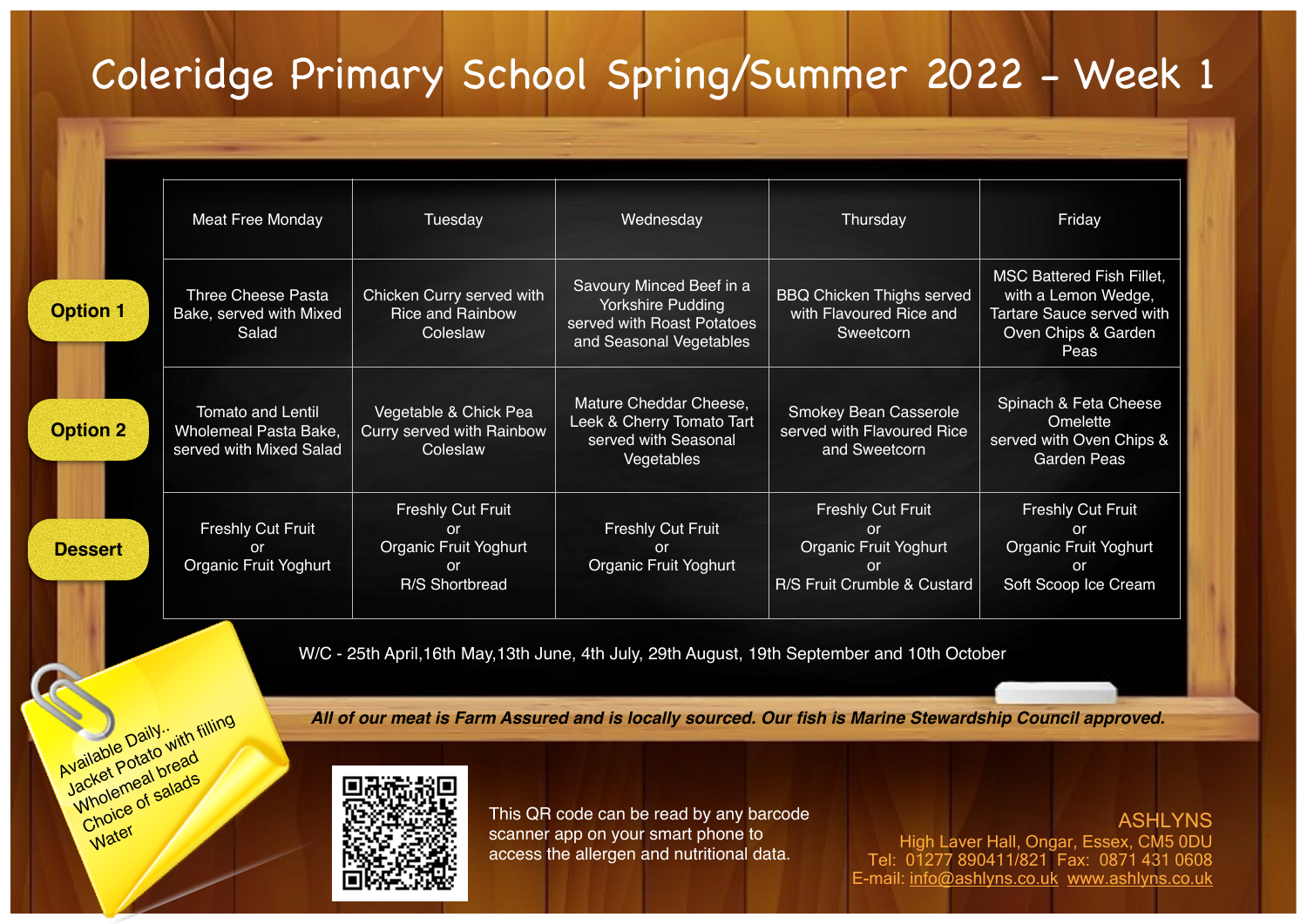## Coleridge Primary School Spring/Summer 2022 - Week 2

|                 | Meat Free Monday                                                                                                      | Tuesday                                                                                                              | Wednesday                                                                                                        | Thursday                                                                     | Friday                                                                                 |
|-----------------|-----------------------------------------------------------------------------------------------------------------------|----------------------------------------------------------------------------------------------------------------------|------------------------------------------------------------------------------------------------------------------|------------------------------------------------------------------------------|----------------------------------------------------------------------------------------|
| <b>Option 1</b> | Mozzarella, Tomato &<br><b>Basil Pizza</b><br>served with Crushed New<br><b>Potatoes and Caramelised</b><br>Sweetcorn | <b>Chicken and Pesto Pasta</b><br>served with Homemade<br><b>Garlic Bread and Mixed</b><br>Salad                     | Roast Chicken Thigh<br>Provencal<br>(tomato and herb sauce)<br>served with Pasta,<br><b>Broccoli and Carrots</b> | Ashlyns Beef Burger<br>served with New<br><b>Potatoes and Garden</b><br>Peas | <b>Breaded Pollock Fish</b><br>Fingers served with Chips<br>and Baked Beans            |
| <b>Option 2</b> | Fiesta Pizza.<br>served with Crushed New<br><b>Potatoes and Caramelised</b><br>Sweetcorn                              | Wholemeal Pesto Pasta &<br>Cannelloni Beans served<br>with Homemade Garlic<br><b>Bread and Mixed Salad</b>           | <b>Roast Quorn Fillet Provencal</b><br>(tomato and herb sauce)<br>served with Pasta, Broccoli<br>and Carrots     | Meat Free Burger<br>served with New<br><b>Potatoes and Garden</b><br>Peas    | <b>Cheese and Potato Whirl</b><br>served with Chips and<br><b>Baked Beans</b>          |
| <b>Dessert</b>  | <b>Freshly Cut Fruit</b><br><b>or</b><br><b>Organic Fruit Yoghurt</b>                                                 | <b>Freshly Cut Fruit</b><br><sub>or</sub><br>Organic Fruit Yoghurt<br><b>or</b><br>R/S Iced Lemon & Orange<br>Sponge | <b>Freshly Cut Fruit</b><br><b>or</b><br>Organic Fruit Yoghurt                                                   | <b>Freshly Cut Fruit</b><br><sub>or</sub><br>Organic Fruit Yoghurt           | <b>Freshly Cut Fruit</b><br><b>or</b><br>Organic Fruit Yoghurt<br>or<br>Frozen Yoghurt |

W/C - 2nd May, 23rd May, 20th June, 11th July, 5th September, 26th September and 17th October

*All of our meat is Farm Assured and is locally sourced. Our fish is Marine Stewardship Council approved.*



Available Daily<br>Available Datato with filling<br>Jacket Potato bread Wholemeal bread Choice of salads

Water

This QR code can be read by any barcode scanner app on your smart phone to access the allergen and nutritional data.

ASHLYNS High Laver Hall, Ongar, Essex, CM5 0DU Tel: 01277 890411/821 Fax: 0871 431 0608 E-mail: [info@ashlyns.co.uk](mailto:info@ashlyns.co.uk) [www.ashlyns.co.uk](http://www.ashlyns.co.uk)